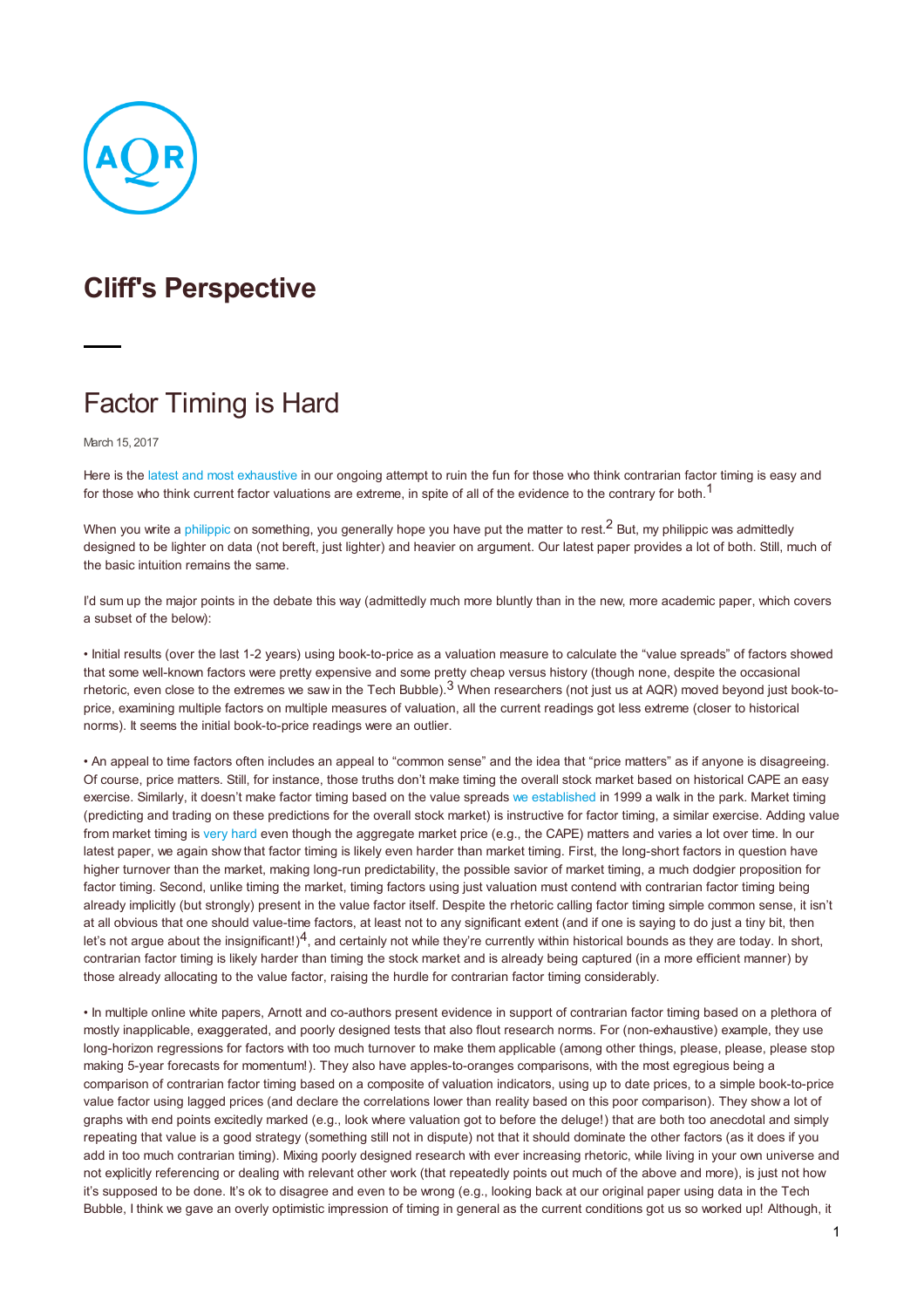certainly worked out in that scenario). It's not ok to vary your techniques solely to achieve a certain outcome and repeatedly not address your critics.

• Yet, with all that said, there is still much to agree on and real value found in some of the messages in the papers by Arnott and coauthors. If you choose your factors based on only past performance, even long-term past performance, that can be a recipe for poor results in a world where data mining is a problem. If you choose your factors based on recent (say the last three to five years) good performance, that's worse and a recipe for very poor results. These lessons are timeless, and anyone making these points is doing the lord's investing work. I have always argued that chasing strong recent (again, say, the last five years – see [peeve](http://www.cfapubs.org/doi/pdf/10.2469/faj.v70.n1.2) #3) performance is bad and would echo that for factors. Still, I don't think the opposite, contrarian factor timing, is so good. This seeming contradiction is in fact reconciled by the power of diversification and the unnecessary pain induced by the lack of it. Remember, despite being the timing cynics, we have consistently found mild (again, mild!) positive power to contrarian factor selection. That is expected as, again, value is a good strategy, and this is just an attenuated (not the most efficient) form of value. Mild positive power doesn't produce a great timing strategy, particularly when value is one of the factors being timed and presumably already present in the portfolio (again, you're already getting contrarian factor timing from the regular old untimed value factor). But, at least such timing is in the right direction. One who does the opposite, perhaps by chasing five-year performance, however, gives up diversification (not to mention over-trading), while pursuing a mildly negative strategy instead of merely an insufficiently positive one. That's now a real problem!

• Taking things further, it's misguided to choose current factor exposures based solely, or even mostly, on price. Yes, price is very important. It's why the value factor is so important. If that's the only factor you like and believe in, then more power to you. Those who believe in other factors but only like them when they're cheap are not really multi-factor investors. Instead, they are value investors who dabble. That's fine if that's truly all they believe in, but it is likely deeply suboptimal if they really believe in multiple factors. Those, like Arnott et. al., who argue for timing all the factors based on their value spreads are, in my view, implicitly just arguing for the primacy of the value factor.<sup>5</sup> They are free to make this argument but should do so with more candor, better research techniques, research protocol, and fewer histrionic pronouncements that are marketing not research.

• Here's one aspect that is indeed "common sense" in my view – and a topic on which I'd guess there is broad agreement. If we see valuations (e.g., factor value spreads) that are epically different than the past, then it's time to have a new conversation (again, note we are not seeing that today). For example, we saw this in 1999-2000. The value factor (and the low beta factor actually) was super cheap (very wide value spreads that blew away past values). Even then there's a question of what to do with that information. Timing in real time during the Tech Bubble wasn't easy, but it was at least interesting. What we all implicitly worry about today is the opposite. Factor value spreads that get extremely low, presumably as the result of too many investors trying to exploit them. If that ever happens it won't be "88th percentile expensive" (i.e., high but not exceptionally so). It will be more like "150% of the prior 100th percentile before this event" expensive.<sup>6</sup> Once again, this is not where we are today and wasn't at any point in the recent debate. Though you'd be forgiven for thinking we were at this point based on some of the breathless warnings.

• Despite our findings that popular style factors are not particularly expensive as a group (and even if they were, historical evidence cautions against aggressively using this as a timing signal), we note that bad things can happen even to not-so-expensive factors. This is not an all-clear sign. In fact, our oft-repeated desire to diversify across good factors goes hand-in-glove with how difficult they can be to predict in the short- to medium-term. Also, of course, we too see the growing investor demand for factors and the abundant supply by providers, and this partly motivated our own renewed [research](/cliffs-perspective/how-can-a-strategy-still-work-if-everyone-knows-about-it) into value spreads (and other crowding indicators) we started a few years ago (again, prior to this debate heating up). We were actually surprised to see as benign results as we did, leading me to [write](/cliffs-perspective/resisting-the-siren-song-of-factor-timing) that Arnott and co-authors' scaremongering was akin to shouting fire in a surprisingly uncrowded factor theater. The cheek that was said with was intentional, but the (pleasant) surprise was genuine. Factors still might disappoint or even crash in 2017, but it won't be because of incredibly rich factor spreads. This is both because they aren't incredibly rich but also, importantly, because factor valuation is not a great predictor of factor crashes. In that same piece, I also mused that short-term crashes (which are different from lower-than-normal long-term performance) in markets or factors are not as linked to valuation as one might guess (this ex ante includes me, as years ago, I'd have guessed that the link was tighter). However, despite the benign prices, I still think that today's increased popularity of factor investing makes a short, sharp reversal more likely than otherwise. A near necessary condition for such a correction is a commonality in strategy across some class of investors.<sup>7</sup> These events are essentially runs. Strategies unique to just you are effectively immune to broad-based runs (except by fantastic coincidence) while popular strategies are at least somewhat susceptible.

• All else equal, having access to the factors we discuss, at the historically reasonable factor spreads we document, would in fact be even better if they were known only to us and thus less subject to these runs. But, sadly, we're not collectively being offered that deal. This is quite common for good factors. For instance, the general equity risk premium is certainly not a secret and is, famously, subject to "runs" or crashes over the very short term. That doesn't mean you don't allocate to it. It means you try to be sure you can weather such events and allocate accordingly. Ignoring the possibility of short, sharp reversals and taking so large a bet you won't survive such an event would obviously be folly. On the other hand, avoiding reasonably priced strategies that we think we understand and are historically efficacious would be a different, but no less real, kind of folly. This is especially true in what's still, in our view, a low expected return world for many traditional assets.

• Separately from our current paper, I repeat my call for a recant of one specific claim in Arnott, Beck, [Kalesnik,](https://www.researchaffiliates.com/en_us/publications/articles/442_how_can_smart_beta_go_horribly_wrong.html) and West (2016) (ABKW) that goes somewhat past the disagreements above. It's their assertion that the main factors being discussed are, to various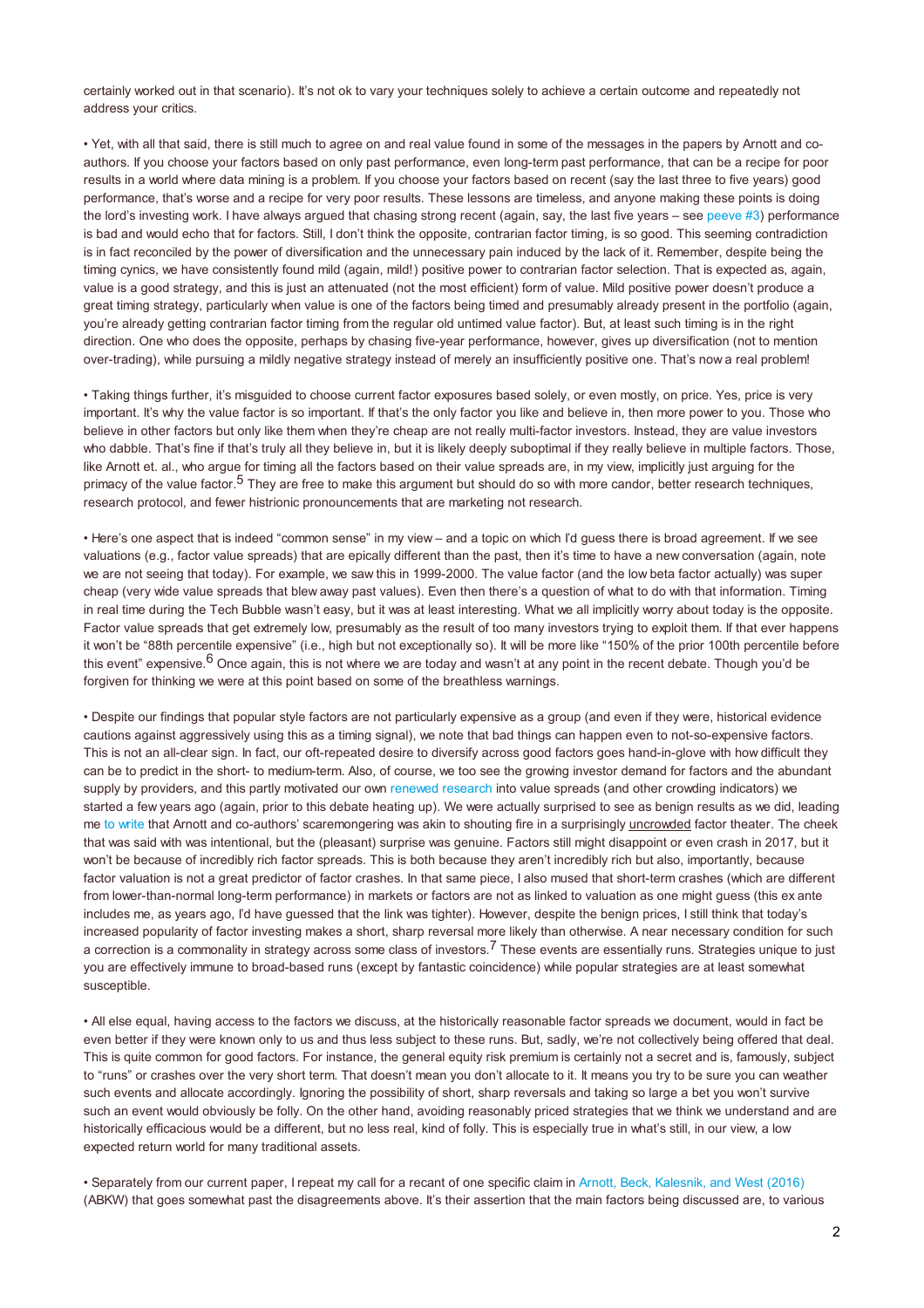but serious extents, the result of the research community's clueless mistaking of long-term factor richening for true "structural alpha." As I go on about [here](/cliffs-perspective/my-factor-philippic) (going on about something is what you do in a philippic), the observation that value changes can falsely look like repeatable performance is potentially important (to their credit, I think the analysis they carry out, if done the right way, might have a much broader role than it has historically). It has some bite over relatively short periods and at the peak or trough of very extreme events (again, think about the Tech Bubble of 1999-2000). But, ABKW make the clear claim, arguably their central claim, that a vast array of researchers has made this same error over very long periods, for relatively high turnover factors (this matters!), and when the end points were not nearly so extreme. All three of those things argue against their strong assertions about long-term reality. In fact, what's still really bizarre is this was all in ABKW. They looked at this long-term impact two ways — one a good faith attempt to do it right, and one simply flat out provably wrong. They glossed over their own attempt to do it right and highlighted the flatly silly and extreme results from the provably wrong method. I can't do this topic justice here (enjoy the links above!), but I renew my request for them to repudiate their extreme claim that many, even most, other researchers have mistaken long-term richening for "structural alpha."

OK, that's it, a mini-philippic. Let's just call it Phil. If you like politer academic discourse, and, you know, some actual data analyzed, I once again direct you to the new [paper.](https://papers.ssrn.com/sol3/papers.cfm?abstract_id=2928945)

[1] The main example of the other side of the debate is Rob Arnott and co-authors in a series of online white papers, with this being the [latest](https://www.researchaffiliates.com/en_us/publications/articles/595-forecasting-factor-and-smart-beta-returns.html).

[2] Though, historically, philippics were generally a plural.

[3] Even before the current debate I was [highlighting](/cliffs-perspective/how-can-a-strategy-still-work-if-everyone-knows-about-it) this spread for the value factor. At that point the value factor looked about historically average, not expensive or cheap. I stressed that it was impressive that the spread was about historically average when the factor in question, value, was well known and perhaps even "crowded" in the sense of attracting a lot of money (if not crowded in the tautological sense of being over-priced). This was an early indication that perhaps being popular and well-known didn't always have to mean being expensive.

[4] In other papers we refer to timing as an investing sin and still recommend (or at least are ok with) sinning a little.

[5] Otherwise, you must deal with the fact that when another factor, say low beta, is expensive, it's near a tautology that the value factor is also particularly high beta. If you care about both factors long term, I'm not sure why one is more a concern.

[6] Interestingly, what really forced your hand at a time like 1999-2000 was how opposite two factors like value and momentum were. While normally negatively correlated, they were so negatively correlated near the peak of the Tech Bubble you couldn't plausibly tilt towards both. Thus, you had to choose between them (or do nothing).

[7] This is fun to think about for a second. These strategies are zero sum so there's not really a literal sense of "more people" doing it at one time as there's always the other side of the bet. But, when more people try to do it they can bid up the price (making the value spread richer — again, something we don't see going on in any big way now). Even if they fail to make spreads richer, suddenly there are many people explicitly following the strategy and perhaps trading against another side that is implicit ("implicit" meaning the other side of the factor bet isn't a systematic decision by a class of investors intentionally short the factor you're long). Since the other side is implicit there is little risk of it acting in concert, but there is risk that the explicit side does. In fact, when people say "lots of people are long a factor" they, again, generally don't mean it literally. Instead, they mean either the factor is expensive, or lots of people on one side are doing it explicitly in concert.

## **To read other postsby Cliff Asnessor to subscribe to future posts, please visit <www.aqr.com/cliffs-perspective>**

The views and opinions expressed herein are those of the author and do not necessarily reflect the views of AQR Capital Management, LLC, its affiliates or its employees.

This document has been provided to you solelyfor information purposes and does not constitute an offer or solicitation of an offer or anyadvice or recommendation to purchase anysecurities or other financial instruments and maynot be construed as such.

The investment strategyand themes discussed herein maybe unsuitable for investors depending on their specific investment objectives and financial situation. Diversification does not eliminate the risk of experiencing investment losses.

Please note that changes in the rate of exchange of a currencymayaffect the value, price or income of an investment adversely.

The factual information set forth herein has been obtained or derived from sources believed bythe author and AQRCapital Management, LLC("AQR") to be reliable but it is not necessarilyall-inclusive and is not guaranteed as to its accuracyand is not to be regarded as a representation or warranty, express or